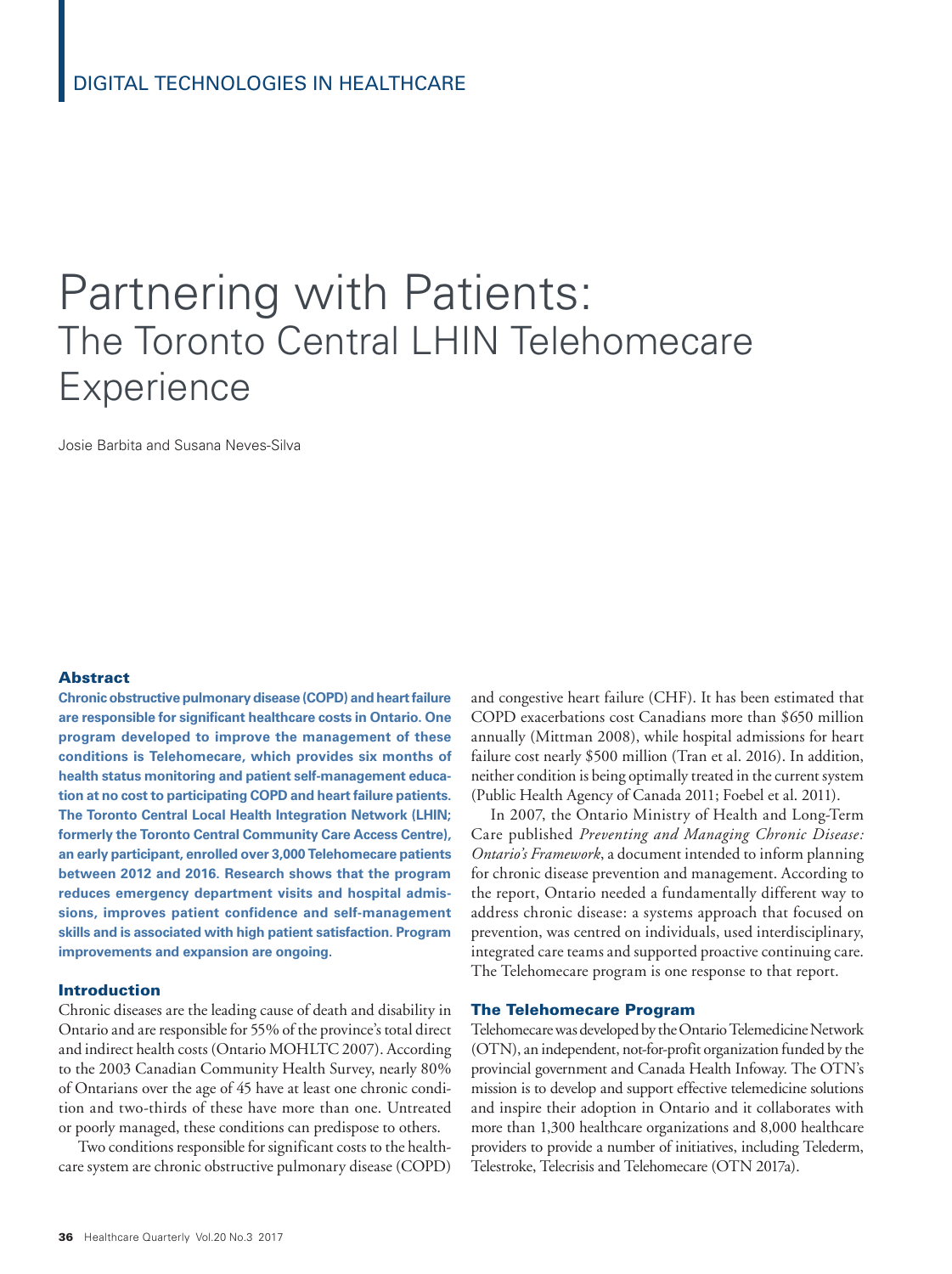Phase 1 of the pilot Telehomecare program started in 2007 with eight Family Health Teams (FHTs) and 813 patients with heart failure or COPD. At the time, it was the largest telemedicine home care program in Canada. Its objectives were to:

- reduce the impact of complex chronic disease on patients and on the healthcare system, beginning with COPD and heart failure;
- build an integrated system of technology-enabled care that encourages patient self-management for complex chronic diseases; and
- enhance the quality of life for patients and their caregivers.

In each region of Ontario (see Figure 1 for regions currently covered), Local Health Integration Networks (LHINs) lead the program and select host organizations – hospitals, Community Care Access Centres (CCACs) or FHTs – to deliver nursing services and provide equipment. The OTN provides program design, oversight, implementation and support services; manages the technology; maintains an expert Clinical Advisory Committee and provides training to clinicians to deliver Telehomecare. Processes and protocols are based on best practice guidelines, including those of the Canadian Thoracic Society, the Canadian Cardiovascular Society and the Registered Nurses' Association of Ontario.

## FIGURE 1.

## Map of Ontario's LHINs, with LHINs that have Telehomecare programs shown in purple



LHINs = Local Health Integration Networks. Source: OTN 2017.

1. Erie St. Clair; 2. South West; 3. Waterloo Wellington; 4. Hamilton Niagara Haldimand Brant; 5. Central West; 6. Mississauga Halton; 7. Toronto Central; 8. Central; 9. Central East; 10. South East;

When Telehomecare was launched in three LHINs in 2012–2013, it was available only to COPD or CHF patients living in independent residential settings. Since completion of the pilot program, availability has expanded and Telehomecare now offers support to patients with comorbid diabetes, as well as those living in supportive living environments, transitioning from hospital to home or requiring a focus on monitoring. More than 9,000 patients have been enrolled to date and the program is scheduled to cover the whole province by 2018 (Benefits Evaluation Report 2016).

The Toronto Central CCAC was in one of the three LHINs that originally agreed to participate in the pilot program. As of October 2016, it had provided more than 3,000 Telehomecare clients with the ability to receive medical care in the comfort of their own homes (TC CCAC 2016).

# How It Works

Telehomecare is a six-month, no-fee, patient self-management program in which nurses remotely monitor the health status of COPD and CHF patients and provide regular coaching to support their goals of care. After a patient is referred to the program (by a primary care provider [PCP], other healthcare professional or the patient him- or herself), a trained nurse talks to the patient's PCP about the specifics of the program and learns the parameters for that patient's monitoring. A technician then installs home monitoring equipment through which patients can measure their vital signs (blood pressure, oxygen saturation and weight) and answer simple questions about how they are feeling. Nurses monitor each patient's output via an Internet connection and alert the patient's PCP if they see signs of an exacerbation. PCPs also receive regular reports on each patient.

At the same time, the Telehomecare nurses provide the patients with frequent health coaching by telephone, educating them about the relationship between their behaviour and their health with the goals of building patients' self-management skills and helping patients take control of their own health. Patients are encouraged to establish goals of care because reaching a program milestone can provide a sense of confidence and empowerment that will help the patient continue to self-manage.

Telehomecare nurses have a background in chronic disease management and complete a rigorous, evidence-based training program. They partner with the patient's primary care team, specialists and other healthcare providers, not to replace the patient's usual appointments but to keep all parties informed and participating in the patient's care plan.

The Toronto Central LHIN currently has seven nurses on the Telehomecare team, all with at least six years of experience in both community and academic hospitals in areas ranging from cardiology to the emergency department. Their experience is vital to their work with Telehomecare patients because they need to demonstrate confidence when dealing with clients and other healthcare professionals. Clinical reasoning and independent decision-making are mandatory skills for nurses in this role.

<sup>11.</sup> Champlain; 12. North Simcoe Muskoka; 13. North East; 14. North West.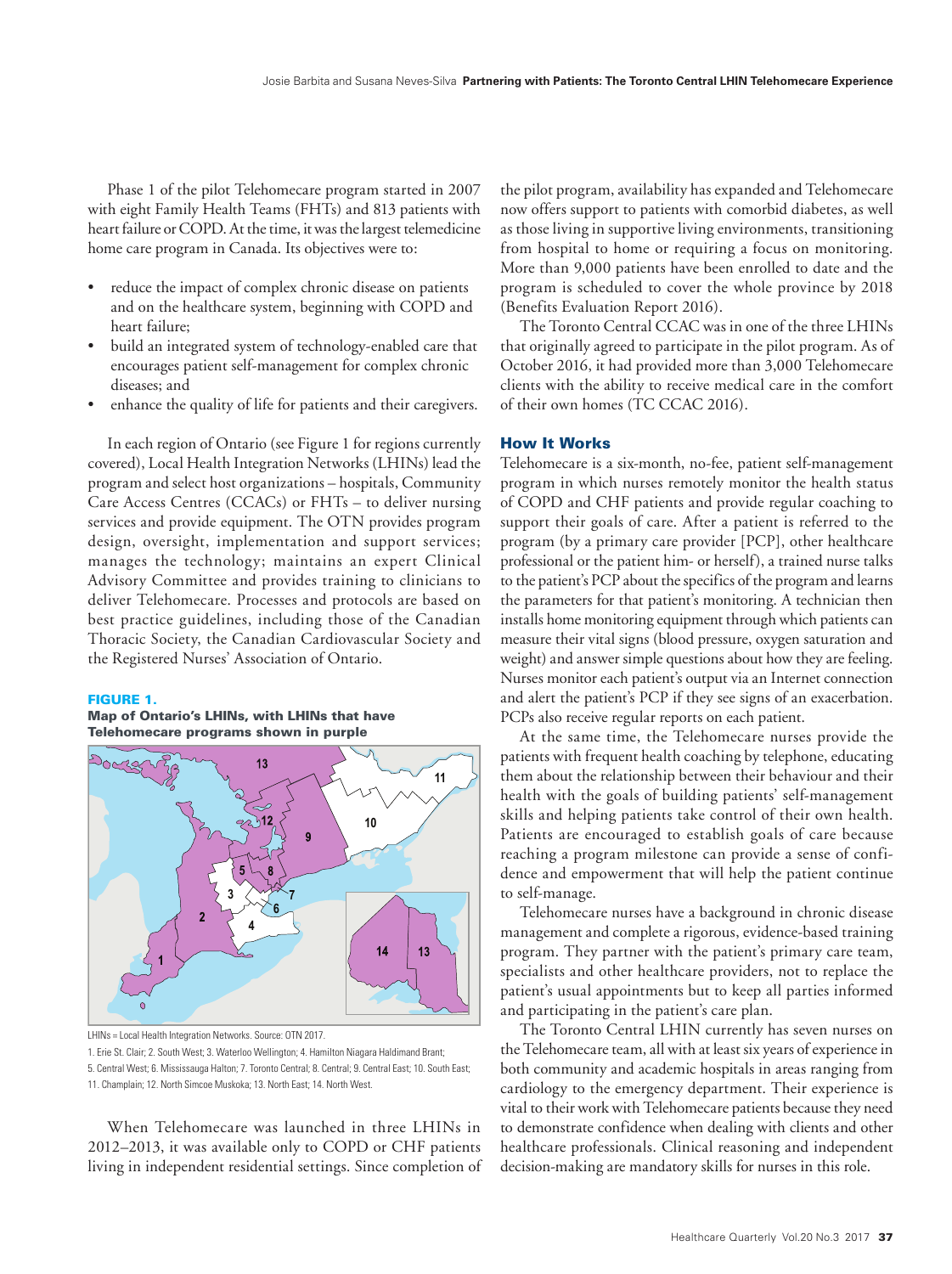# Evidence for Benefit

According to the OTN, "comprehensive telemedicine adoption" could save Ontario \$244.9 million annually by reducing emergency room visits, travel grants for visiting physicians, critical care transfers and hospital admissions because of unmanaged chronic disease (OTN 2017b).

This is not an unreasonable expectation. A British study of more than 3,000 people with diabetes, COPD or CHF found that compared to usual care, telehealth interventions reduced mortality by 45% and hospital admissions by 11% (Steventon et al. 2012). A systematic review of telemedicine interventions in primary care found that they were frequently more costeffective than usual care (Bashshur et al. 2016), while a review of telemedicine in chronic disease management found that telemonitoring reduced hospital admissions, length of hospital stays and emergency department visits (Bashshur et al. 2014). Other studies have found Telehomecare programs to be associated with improved quality of life (McLean et al. 2011) and fewer COPD exacerbations (Vitacca et al. 2009), as well as increased access to healthcare for those living in underserved areas (Bowles and Baugh 2007).

Health system utilization data indicate that while on the Telehomecare program, Toronto Central LHIN clients reduced their emergency department visits by 46% and their hospital admissions by 63% compared with the six months immediately before the program (Figure 2). After program discharge, these benefits continued, with a 55% reduction in emergency department visits and a 75% reduction in hospital admissions over six months compared to pre-program numbers (TC CCAC 2016). Patient self-management skills also improved: client experience surveys showed that after program participation,

76% of clients said they were able to recognize the signs and symptoms of their disease getting worse.

Provincial data also show that the Telehomecare program improves patient self-management skills (Benefits Evaluation Report 2016). Data collected from Telehomecare enrolment and discharge surveys showed mean improvements in all areas of self-management, particularly those related to symptom management (e.g., increased agreement with the statement, "I work with my healthcare team to act on signs and symptoms that mean I am getting sicker"). Eighty-one per cent of patients were sure or very sure that they could continue to manage their symptoms after discharge from the program.

A formal research analysis of the Telehomecare program is being carried out for the Ontario Ministry of Health and Long-Term Care by the Toronto Health Economics and Technology Assessment Collaborative (THETA) at the University of Toronto. One descriptive study examined the monitoring parameters of 2,470 patients who spent at least one month in the program between July 2012 and March 2015 (Rac 2015b). A third of the patients had elevated blood pressure during their first month of enrolment; over seven months of program participation, these patients experienced clinically and statistically significant reductions in both systolic and diastolic blood pressure (mean reductions of 10.8/6.5 mm Hg). Program participants also demonstrated statistically significant reductions in impaired oxygen saturation levels and weight fluctuations.

An ongoing THETA study called THRIVE (TeleHomecaRe InterVention Evaluation) is now evaluating the clinical and economic impact of the Telehomecare program in comparison to matched cohorts of COPD and heart failure patients receiving "usual care."

#### FIGURE 2.



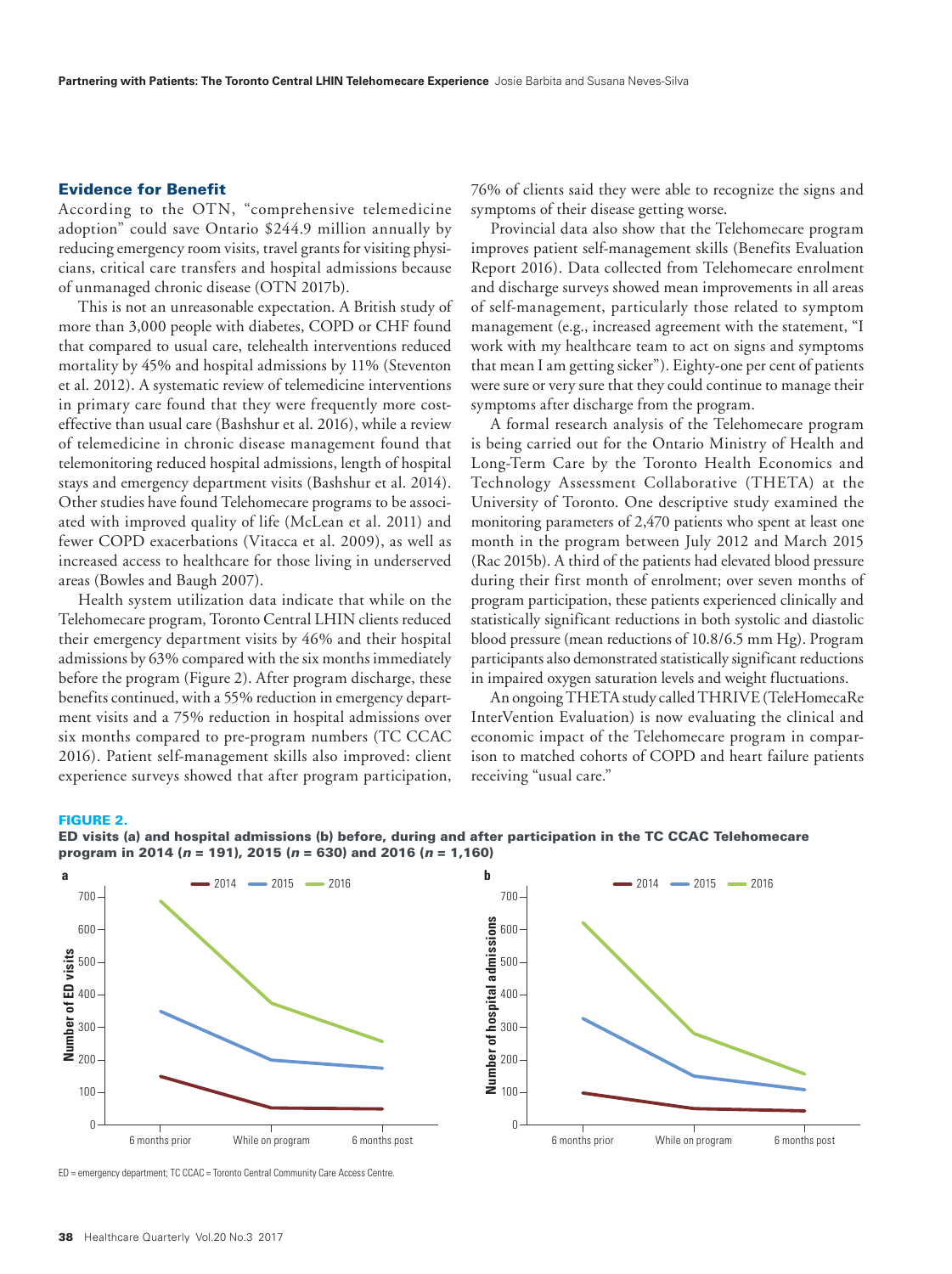# Patient, Caregiver and Health Provider Satisfaction

In client experience surveys, the Toronto Central LHIN found that:

- 88% of clients felt that the Telehomecare nurse understood what was most important to them;
- 94% felt that the equipment was easy or very easy to use;
- 85% were confident or very confident in their use of the Telehomecare equipment to manage their condition; and
- 94% would recommend the program to others (TC CCAC 2016).

A THETA study also found high patient satisfaction with Telehomecare: 93% of patients rated the quality of service they received as excellent or good, 91% stated that the program helped them manage their health problems more effectively and 90% disagreed with the statement "The equipment was difficult to use" (Rac 2015a).

Caregivers across Ontario have provided anecdotal support for the program, indicating that it provides them with both an empowering level of knowledge and the comfort of a clinician's support. One caregiver said, "The program gave my mother the opportunity to recover in the comfort of her home. This was a major contributor to her recovery. It was also a great relief and support as a caregiver to be able to recognize and control potential crisis/anxiety with this condition."

Telehomecare can also improve the work satisfaction of healthcare personnel. As one physician said, "The simple daily patient education component of the telemonitoring equipment has improved patients' ability to manage their own health and chronic illness, which years of preaching in the office had not achieved previously."

## What the Future Holds

OTN is currently in the process of obtaining new software for Telehomecare nurses, as well as a peripheral kit for patients. Future patient groups covered by the program may include patients with chronic kidney disease, diabetic patients (already being tested in a pilot program), palliative care patients, patients with mental health conditions and frail seniors.

One THETA study, a qualitative examination of the first three Telehomecare sites, provided a number of suggestions for ways the program could improve (Hunting et al. 2015): make the patients' tablets more user-friendly, make the monitoring technology more accessible to disabled patients or those with complex conditions, offer the program in languages other than English and French, reduce nurses' caseloads, offer mentoring to staff, improve Telehomecare integration across healthcare providers and programs, address potential gaps in patient care, provide a dedicated support line and improve access to geographically distant patients. Some of these suggestions have already been implemented, while others are still under discussion.

# Conclusion

As the Toronto Central LHIN program has shown, the Telehomecare program is an effective and proven method of delivering healthcare to patients suffering from chronic diseases. It allows patients to practice self-management, permits the delivery of seamless remote medical care and provides a new level of caregiver support. As technology continues to advance, Telehomecare has the potential to finally achieve the long-sought goal of making the patient a true partner of the healthcare team. HQ

### **References**

Bashshur, R.L., J.D. Howell, E.A. Krupinski, K.M. Harris, N. Bashshur and C.R. Doarn. 2016. "The Empirical Foundations of Telemedicine Interventions in Primary Care." *Telemedicine and e-Health* 22(5): 342–75.

Bashshur, R.L., G.W. Shannon and B.R. Smith. 2014. "The Empirical Foundations of Telemedicine Interventions for Chronic Disease Management." *Telemedicine and e-Health* 20(9): 769–800.

Bowles, K.H. and A.C. Baugh. 2007. "Applying Research Evidence to Optimize Telehomecare." *Journal of Cardiovascular Nursing* 22(1): 5–15.

Foebel, A.D., J.P. Hirdes, G.A. Heckman, S.L. Tyas and E.Y. Tjam. 2011. "A Profile of Older Community-dwelling Home Care Clients with Heart Failure in Ontario." *Chronic Diseases in Canada* 31(2): 49–57.

Hunting, G., N. Shahid, Y. Sahakyan, I. Fan, C.R. Moneypenny, A. Stanimirovic et al. 2015. "A Multi-Level Qualitative Analysis of Telehomecare in Ontario: Challenges and Opportunities." *BMC Health Services Research* 15: 544. doi:10.1186/s12913-015-1196-2.

McLean, S., U. Nurmatov, J.L.Y. Liu, C. Pagliari, J. Car and A. Sheikh. 2011. "Telehealthcare for Chronic Obstructive Pulmonary Disease." *Cochrane Database of Systematic Reviews* 7: CD007718. doi:10.1002/14651858.CD007718.pub2.

Mittmann, N., L. Kuramoto, S.J. Seung, J.M. Haddon, C. Bradley-Kennedy and J.M. FitzGerald. 2008. "The Cost of Moderate and Severe COPD Exacerbations to the Canadian Healthcare System." *Respiratory Medicine* 102: 413–21.

Ontario Ministry of Health and Long-Term Care (MOHLTC). 2007. *Preventing and Managing Chronic Disease: Ontario's Framework*. Retrieved April 4, 2017. <[http://www.health.gov.on.ca/en/pro/](http://www.health.gov.on.ca/en/pro/programs/cdpm/pdf/framework_full.pdf) [programs/cdpm/pdf/framework\\_full.pdf](http://www.health.gov.on.ca/en/pro/programs/cdpm/pdf/framework_full.pdf)>.

Ontario Telemedicine Network (OTN) 2016. *Ontario Telemedicine Network Telehomecare Deployment Project: Phase 2 – Remote Patient Monitoring RPM-05B – Benefits Evaluation Report*. Retrieved September 28, 2017. <[https://www.infoway-inforoute.ca/en/](https://www.infoway-inforoute.ca/en/component/edocman/resources/reports/benefits-evaluation/3176-ontario-telemedicine-network-telehomecare-deployment-project-phase-2-remote-patient-monitoring?Itemid=101) [component/edocman/resources/reports/benefits-evaluation/3176](https://www.infoway-inforoute.ca/en/component/edocman/resources/reports/benefits-evaluation/3176-ontario-telemedicine-network-telehomecare-deployment-project-phase-2-remote-patient-monitoring?Itemid=101) [ontario-telemedicine-network-telehomecare-deployment-project](https://www.infoway-inforoute.ca/en/component/edocman/resources/reports/benefits-evaluation/3176-ontario-telemedicine-network-telehomecare-deployment-project-phase-2-remote-patient-monitoring?Itemid=101)[phase-2-remote-patient-monitoring?Itemid=101](https://www.infoway-inforoute.ca/en/component/edocman/resources/reports/benefits-evaluation/3176-ontario-telemedicine-network-telehomecare-deployment-project-phase-2-remote-patient-monitoring?Itemid=101)>.

Ontario Telemedicine Network (OTN). 2017a. *Connected Care Across Ontario*. Retrieved March 14, 2017. <[https://otn.ca>](https://otn.ca).

Ontario Telemedicine Network (OTN). 2017b. *Introducing Telehome*. Retrieved March 26, 2017. [<https://rxtelehomecare.ca/>](https://rxtelehomecare.ca/).

Public Health Agency of Canada. 2011. *Fast Facts about Chronic Obstructive Pulmonary Disease (COPD): Data Compiled from the 2011 Survey on Living with Chronic Disease in Canada*. Retrieved April 23, 2017. [<http://www.phac-aspc.gc.ca/cd-mc/publications/copd-mpoc/](http://www.phac-aspc.gc.ca/cd-mc/publications/copd-mpoc/ff-rr-2011-eng.php) [ff-rr-2011-eng.php>](http://www.phac-aspc.gc.ca/cd-mc/publications/copd-mpoc/ff-rr-2011-eng.php).